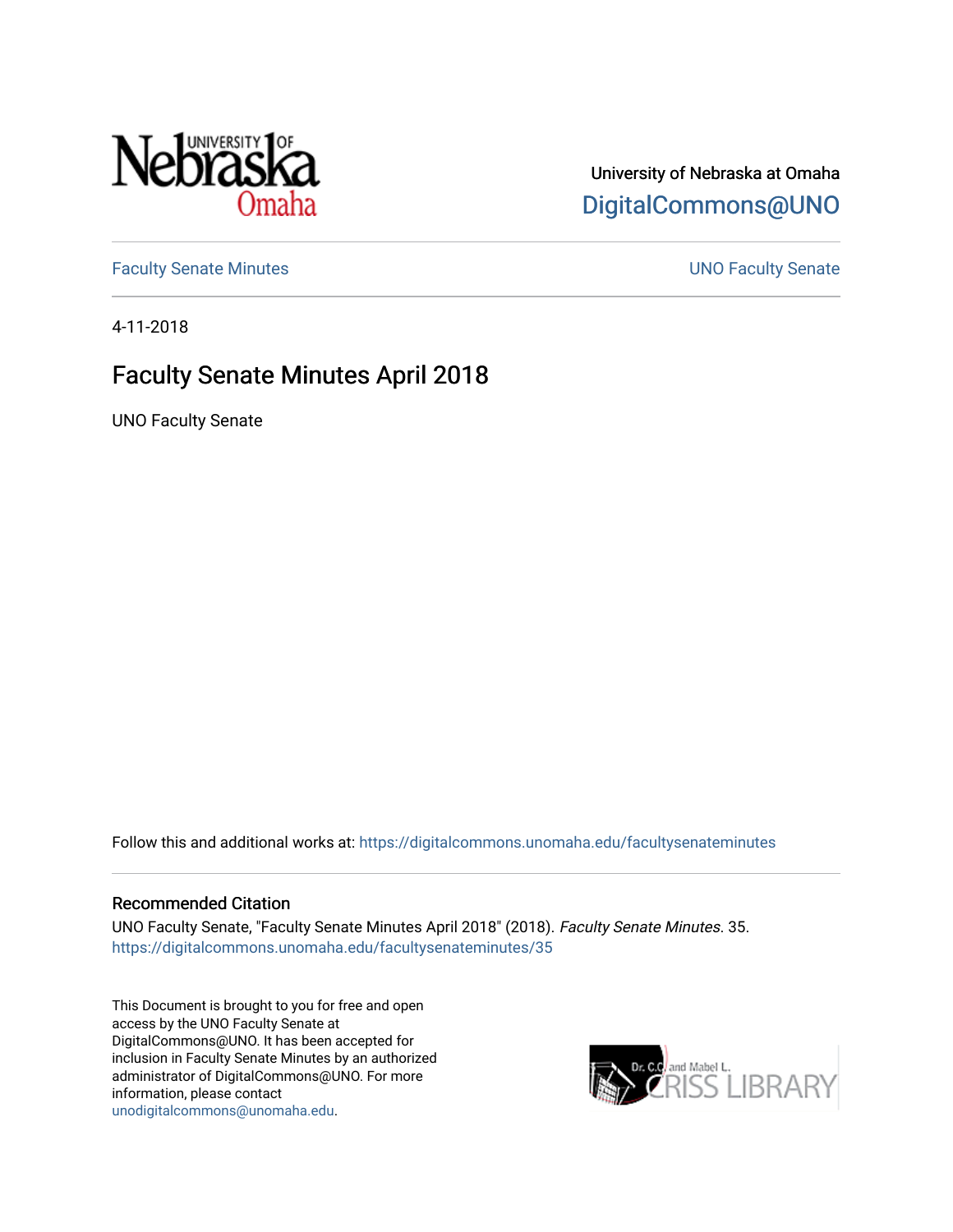

# **2017-2018 Faculty Senate** *Minutes*

#### \_\_\_\_\_\_\_\_\_\_\_\_\_\_\_\_\_\_\_\_\_\_\_\_\_\_\_\_\_\_\_\_\_\_\_\_\_\_\_\_\_\_\_\_\_\_\_\_\_\_\_\_\_\_\_\_\_\_\_\_\_\_\_\_\_\_\_\_\_\_\_\_\_\_\_\_\_\_ \_\_\_\_\_\_\_\_\_\_\_\_\_\_\_\_\_\_\_\_*Wednesday, April 11, 2018, 2 p.m., CEC 230/231*\_\_\_\_\_\_\_\_\_\_\_\_\_\_\_\_\_\_\_\_\_

- **Members:** Adams, Adidam, Arbelaez, Azadmanesh, Barone, Boron, Cast-Brede, Davidson, Elder, Feng, Grams, Kealey, MacArthur, Miller, Nash, Noble, Nordman, Peterson, Prisbell, Robins, Rogers, Romero, Rowe, Schaffer, Sharif-Kashani, Schoenbeck, Stacy, Tiller, Wileman, Winter, Zhong
- **Excused:** Bereitschaft, Brennan, Kelly, Landow, Maher

**Absent:** Hawkins, Johnson, Rogers

Chancellor Gold gave a quick update on the Nebraska biennial budget, which the Legislature passed with no veto from Governor Ricketts.

\_\_\_\_\_\_\_\_\_\_\_\_\_\_\_\_\_\_\_\_\_\_\_\_\_\_\_\_\_\_\_\_\_\_\_\_\_\_\_\_\_\_\_\_\_\_\_\_\_\_\_\_\_\_\_\_\_\_\_\_\_\_\_\_\_\_\_\_\_\_\_\_\_\_\_\_\_

\_\_\_\_\_\_\_\_\_\_\_\_\_\_\_\_\_\_\_\_\_\_\_\_\_\_\_\_\_\_\_\_\_\_\_\_\_\_\_\_\_\_\_\_\_\_\_\_\_\_\_\_\_\_\_\_\_\_\_\_\_\_\_\_\_\_\_\_\_\_\_\_\_\_\_\_\_

- **I. The meeting was called to order** at 2:18 p.m. by President Grams.
- **II. The Minutes of** March 4, 2018, were approved as submitted.

#### **III. Officers' Reports**

**A. President's Report:** Senator Grams reported in a letter to UNO faculty April 4, 2018

Dear Faculty Colleagues,

I hope your courses and other projects are going well as we head into these last few weeks of the semester. The NU Board of Regents met last Thursday, and the meeting began with student presentations from each campus. UNO was represented wonderfully by senior Mathematics major Antonio Campbell and sophomore International Studies and Business double major Casey Jones, who discussed the ways that community engagement and service had been integral to both academic and personal growth during their time at UNO.

An important item you should be aware of is that UNO is now considering the draft of a new Facilities Use Plan and policy language [https://www.unomaha.edu/news/2018/02/regulations-on-the-use-of-university](https://www.unomaha.edu/news/2018/02/regulations-on-the-use-of-university-facilities-and-grounds.php)[facilities-and-grounds.php](https://www.unomaha.edu/news/2018/02/regulations-on-the-use-of-university-facilities-and-grounds.php) - following the passage of the Board of Regents Freedom of Expression policy that the UNO Faculty Senate endorsed this spring in a resolution. Because faculty have had many comments about the proposed plan, the Senate formally requested through its representative on the UNO Campus Policy committee that the comment period on this proposal be extended until April 28, and the request was graciously approved. Chancellor Gold, VC Shipp, and other administrators involved in developing this plan have encouraged the campus community, and the wider community including the ACLU, to offer suggestions and comment. You may do this directly (see the link above), or through your Senate representative, or you can send comments to me that I will anonymize, collate, and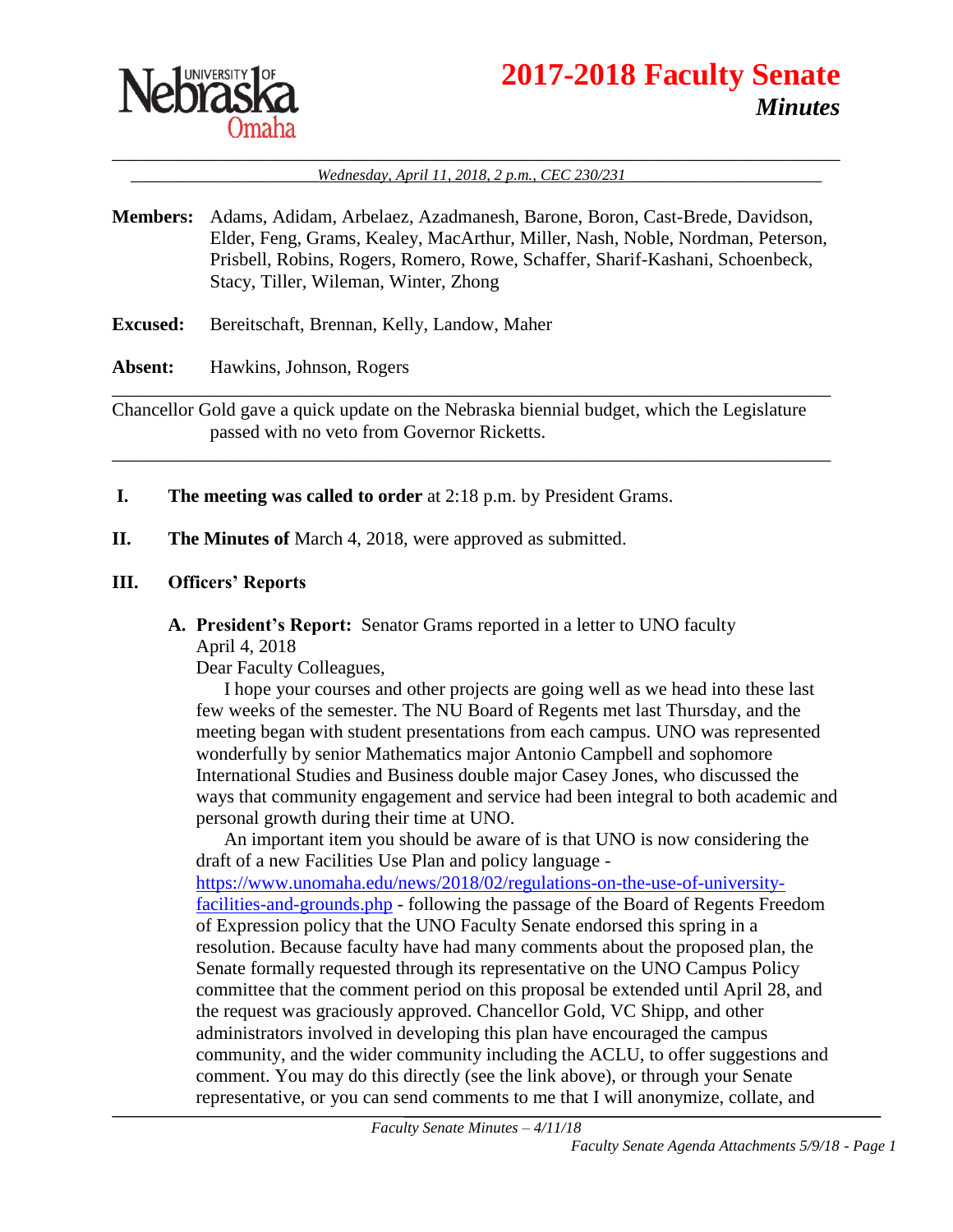submit as a whole before the deadline.

The UNO administration has prepared a DACA FAQ sheet for all faculty. This was both pro-active on the part of the UNO administration and also a response to faculty and student questions and concerns, and is appreciated. Questions about this information should be referred to AVC Cathy Pettid.

You may have seen information about several important changes that will affect UNO faculty. First, NU system-wide will be rolling out dual factor authentication for logins to all university systems (email, Canvas, Firefly, etc). UNO faculty are not required to do this yet – initially those who wish to adopt dual factor are invited to enroll – but eventually this will come. It means you will need some other physical mechanism for verifying your identity when you log in to these systems – for instance, a code sent to your cell phone or desktop phone that is then entered. An obvious problem arises: how will we accommodate faculty who must use a variety of computers and devices throughout the day, in different locations, and what about people who are not able or do not wish to use their own personal devices (e.g. cell phone) to accomplish this? One solution available is the use of a key fob – something that you'd carry around on your keychain or otherwise, that can receive the additional verification code you'll need for logins. Faculty may also wonder: is all of this necessary? After the last Board of Regents meeting, we were given an update on the security threats (and a few successful security breaches that were then identified and thwarted) faced by NU computer systems; the information was not surprising, as we know this occurs regularly, but was still shocking. In short, the security need is vital, and dual factor authentication is one method of addressing this need.

Second, a new means of applying for travel permission and being reimbursed for expenses or making new reservations will be rolled out (Concur). Faculty had raised concerns about the entry of personal or financial information into this system, and upon inquiring, I am told that this is not required to use the system. We will continue to monitor this topic and the implementation of the new system, to ensure faculty concerns are heard and addressed.

Third, as you already know, June 30 is the last date you can use Blackboard. We need to transition fully to Canvas now, and resources are available to help you. Please seek assistance if you need it; a great effort to address faculty needs in this area is being made. Please note that one difference between Canvas and Blackboard has been affecting a number of people. Announcements on Blackboard were perhaps more readily or intuitively created and sent to the entire class of students; announcements on Canvas may not work the same way, and faculty may find it more effective to use the Inbox function to send an email directly to all students or course users. This can be sent as an individual email to each user. This is important on days when, for instance, you wish to use Canvas to convey time-sensitive information. Another update on a tech matter: closed-captioning can be added as a free service to ilos videos, and this should be taken advantage of even if no current students need closedcaptioning, because then it is available for future students who may have this need.

BUDGET: a quick update, some of which may be old news by now. The Legislature passed the budget, which included a far less drastic cut to the NU budget, but still includes a significant cut. This is better news, but tempered by some uncertainty about the final outcome and the near-certainty that more money will be held back next year as per the Governor's recommendations, as in previous years. We have not yet emerged from the overall environment in which further cuts are a likelihood. The BRT process continues. The 500+ suggestions Chancellor Gold has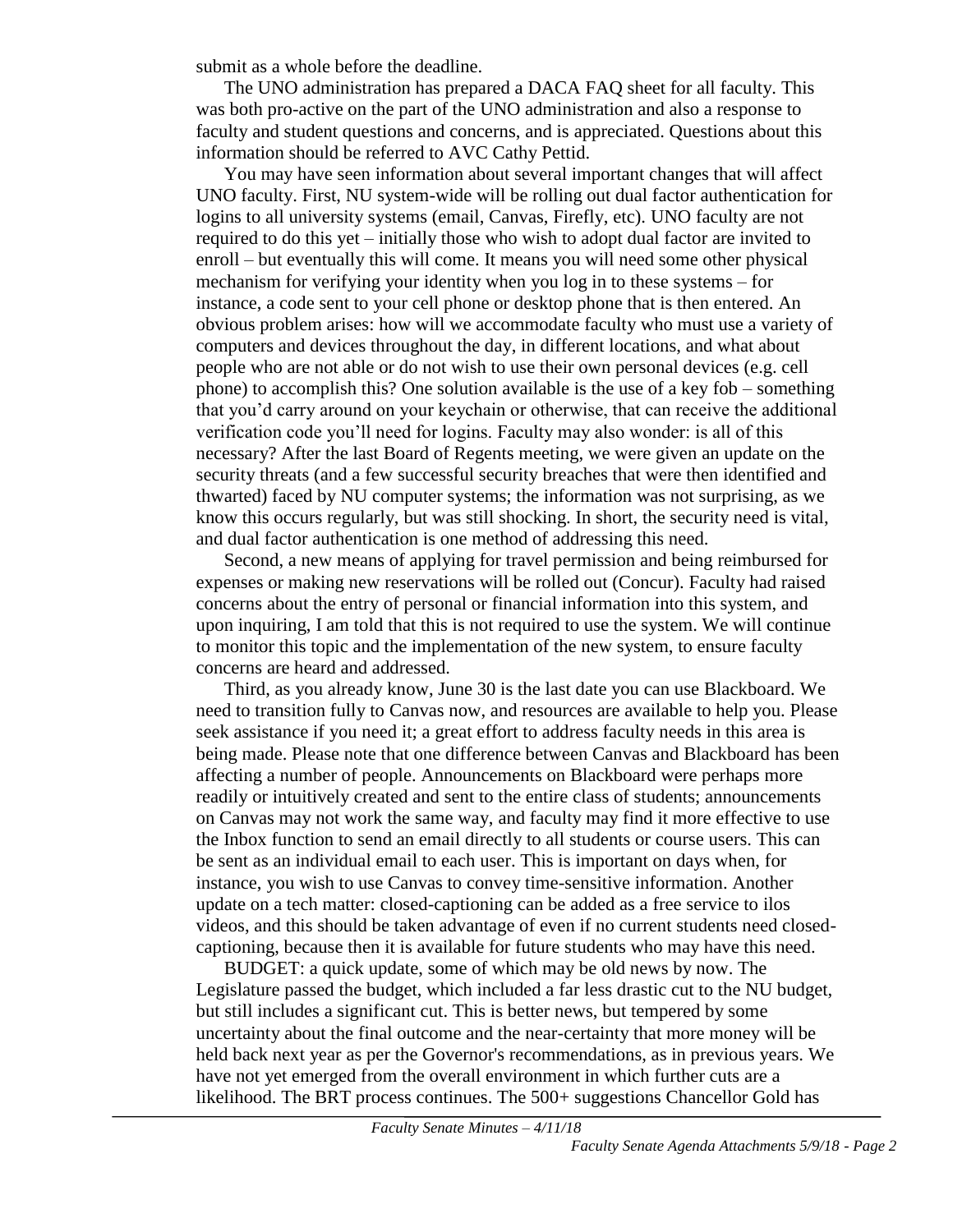received from the UNO community have been analyzed, implemented, or continue to be processed for further action. We continue to need your innovative and practical suggestions about how to support operations in a financially efficient manner. How might revenue be generated? How might resources be saved?

The single most important thing faculty have the power to affect, with respect to our continuing success, quality, and financial efficiency, may be to increase Student Retention and move students toward successful completion of the degree. A small shift – 5%? – in increased retention could be the difference between financial challenges and having the resources we need for continued dynamic growth. To that end, Senate is working on a number of projects designed to move the needle on retention and completion. I am preparing a survey concerning both these issues and broader issues about UNO's present and future, to be sent to faculty this month. More to come on this soon.

On April 17 Chancellor Gold will present another Town Hall discussion. This is a terrific opportunity for faculty to hear directly from him and ask questions or present ideas. Thank you to everyone who participated in the last Town Hall discussion and to all of you who attended HLC Accreditation visit events. I was very impressed by the quality of faculty contributions and the multiplicity of contributors at the events I attended, and this was important to the success of the accreditation process. Until next time,

#### **B. Secretary/Treasurer Report:** Senator Landow reported

#### **1. The EC&A** met March 21, 2018

The Chancellor discussed the budget debate occurring in the State Legislature. The Chancellor discussed the perceived lack of transparency raised in the report from the UNO-UNMC Faculty-to-Faculty Communication and Collaboration Committee and stated that it is his intent to be as transparent as possible.

The Chancellor mentioned that the 500 budget recommendations that came from campus have been categorized as doable/not doable. Doable items have been classified as this year, next year, 3rd year.

There was a discussion of the shared UNO-UNMC administrative positions.

There was a discussion of the status of the data collected concerning joint UNO-UNMC programs/relationships. SVC BJ Reed has been asked to update the status of the items on this list.

There was a discussion of internships, and the Chancellor mentioned that he is on the Executive Committee of the Omaha Chamber of Commerce.

The meeting ended with a discussion of the Freedom of Expression policy, and the map associated with it.

| urchon I chume unu cuirche ressonanche |               |                   |              |               |                 |                              |  |  |
|----------------------------------------|---------------|-------------------|--------------|---------------|-----------------|------------------------------|--|--|
| Res.                                   | Date          | <b>Title</b>      | <b>Admin</b> | <b>Sent</b>   | Denied /        | <b>Final Action/Resolved</b> |  |  |
| #                                      | <b>Senate</b> |                   | Accept       | for           | <b>Deferred</b> |                              |  |  |
|                                        | <b>Passed</b> |                   |              | <b>Senate</b> | / In            |                              |  |  |
|                                        |               |                   |              | <b>Action</b> | <b>Progress</b> |                              |  |  |
| 4326                                   | 2/14/18       | Budget Problems & | 2/21/18      |               |                 |                              |  |  |
|                                        |               | Appreciation      |              |               |                 |                              |  |  |
| 4323                                   | 2/14/18       | Freedom of        | 2/21/18      |               |                 |                              |  |  |
|                                        |               | Expression        |              |               |                 |                              |  |  |

**2017-2018 Resolution Action Table (Action Pending and Current Resolutions)**

*Faculty Senate Minutes – 4/11/18*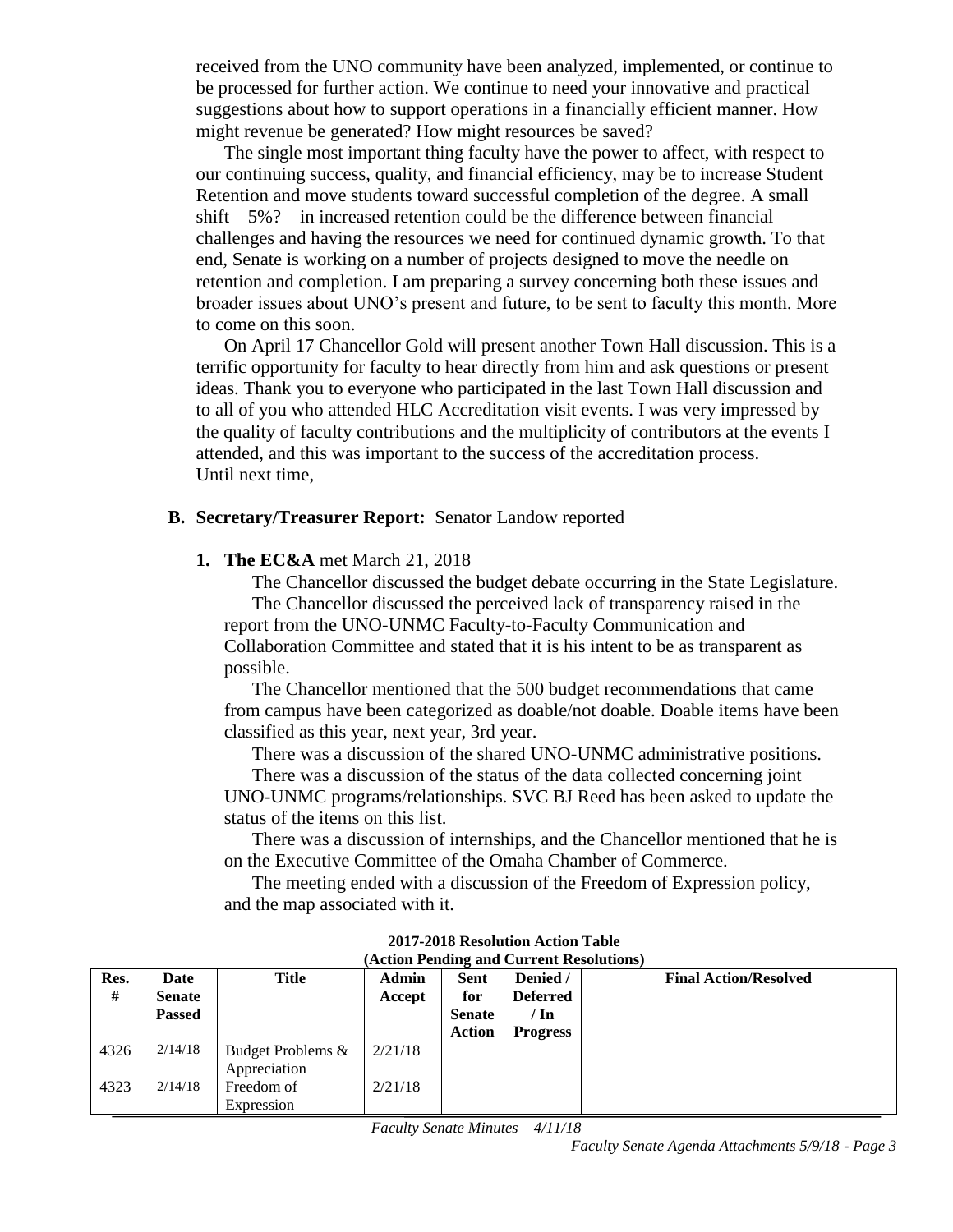| <b>TO BE FOLLOWED UP</b> |          |                            |          |  |                                                        |  |  |  |
|--------------------------|----------|----------------------------|----------|--|--------------------------------------------------------|--|--|--|
| 4282                     | 3/8/17   | Expenses                   | 4/19/17  |  | SVC Reed explained the process for UNO paying for      |  |  |  |
|                          |          | Associated with            |          |  | legal costs involved. These issues are usually         |  |  |  |
|                          |          | Visas for                  |          |  | handled by department chairs and personnel. Costs      |  |  |  |
|                          |          | <b>International Hires</b> |          |  | can't be nailed down, since they vary by who is        |  |  |  |
|                          |          |                            |          |  | involved. BJ Reed said he would ask for a one page     |  |  |  |
|                          |          |                            |          |  | description of the process made available to faculty.  |  |  |  |
| 4279                     | 12/14/16 | Grievance                  | 12/21/16 |  | - SVC Reed says they may need more information. It     |  |  |  |
|                          |          | Committees                 |          |  | is a workload issue as much as a compensation          |  |  |  |
|                          |          | Summer                     |          |  | issue. Let's have further discussion.                  |  |  |  |
|                          |          | Compensation               |          |  |                                                        |  |  |  |
|                          |          |                            | 3/15/17  |  | - BJ reiterated that summer pay is not likely to       |  |  |  |
|                          |          |                            |          |  | happen, as faculty select a variety of service         |  |  |  |
|                          |          |                            |          |  | opportunities. Regarding the three grievance           |  |  |  |
|                          |          |                            |          |  | committees, he feels that faculty select this type of  |  |  |  |
|                          |          |                            |          |  | service, similar to how faculty choose to serve on     |  |  |  |
|                          |          |                            |          |  | thesis committee.                                      |  |  |  |
|                          |          |                            | 4/19/17  |  | Chancellor Christensen said these type of issues, like |  |  |  |
|                          |          |                            |          |  | summer grievance committee work, seldom occur.         |  |  |  |
|                          |          |                            |          |  | He is also apprehensive of anyone who has service      |  |  |  |
|                          |          |                            |          |  | in the summer wanting compensation. Some service       |  |  |  |
|                          |          |                            |          |  | such as FS President and IRB receive workload          |  |  |  |
|                          |          |                            |          |  | compensation.                                          |  |  |  |
|                          |          |                            |          |  |                                                        |  |  |  |
|                          |          |                            | 1/24/18  |  | AVC Smith-Howell stated that it is rare that           |  |  |  |
|                          |          |                            |          |  | academic freedom, tenure and grievance                 |  |  |  |
|                          |          |                            |          |  | committee work be needed in the summer. SVC            |  |  |  |
|                          |          |                            |          |  | Reed asked that the administration work up a           |  |  |  |
|                          |          |                            |          |  | proposal to be reviewed by the executive               |  |  |  |
|                          |          |                            |          |  | committee. Chancellor Smith-Howell said she            |  |  |  |
|                          |          |                            |          |  | would have a draft ready by the February               |  |  |  |
|                          |          |                            |          |  |                                                        |  |  |  |
|                          |          |                            |          |  | <i>meeting.</i>                                        |  |  |  |
|                          |          |                            |          |  |                                                        |  |  |  |

- **2. Treasurer's Report:** Senator Landow submitted the March 2018 Budget Report**.**
- **IV. Executive Committee Report:** Senator Barone reported

#### **A. RESOLUTION**: **FUSE/GRACA Advisory Committee Be Formed**

Senator Barone moved the following for the Executive Committee. The resolution passed**.**

#### **RESOLUTION 4327,** 4/11/18: **FUSE/GRACA Advisory Committee comprised of Faculty/Student Gov Reps**

**WHEREAS** UNO Student Government support was an essential ingredient in attaining the NU Board of Regents approval of the FUSE Student Fee, and student support and engagement are essential to the successful implementation of the FUSE and GRACA grant programs,

**WHEREAS** the success of the FUSE and GRACA grant programs is also the result of a tremendous amount of faculty mentor investment of time and energy,

**WHEREAS,** since its inception, the FUSE grant program has had faculty and student government oversight of policy decisions in the form of a FUSE Advisory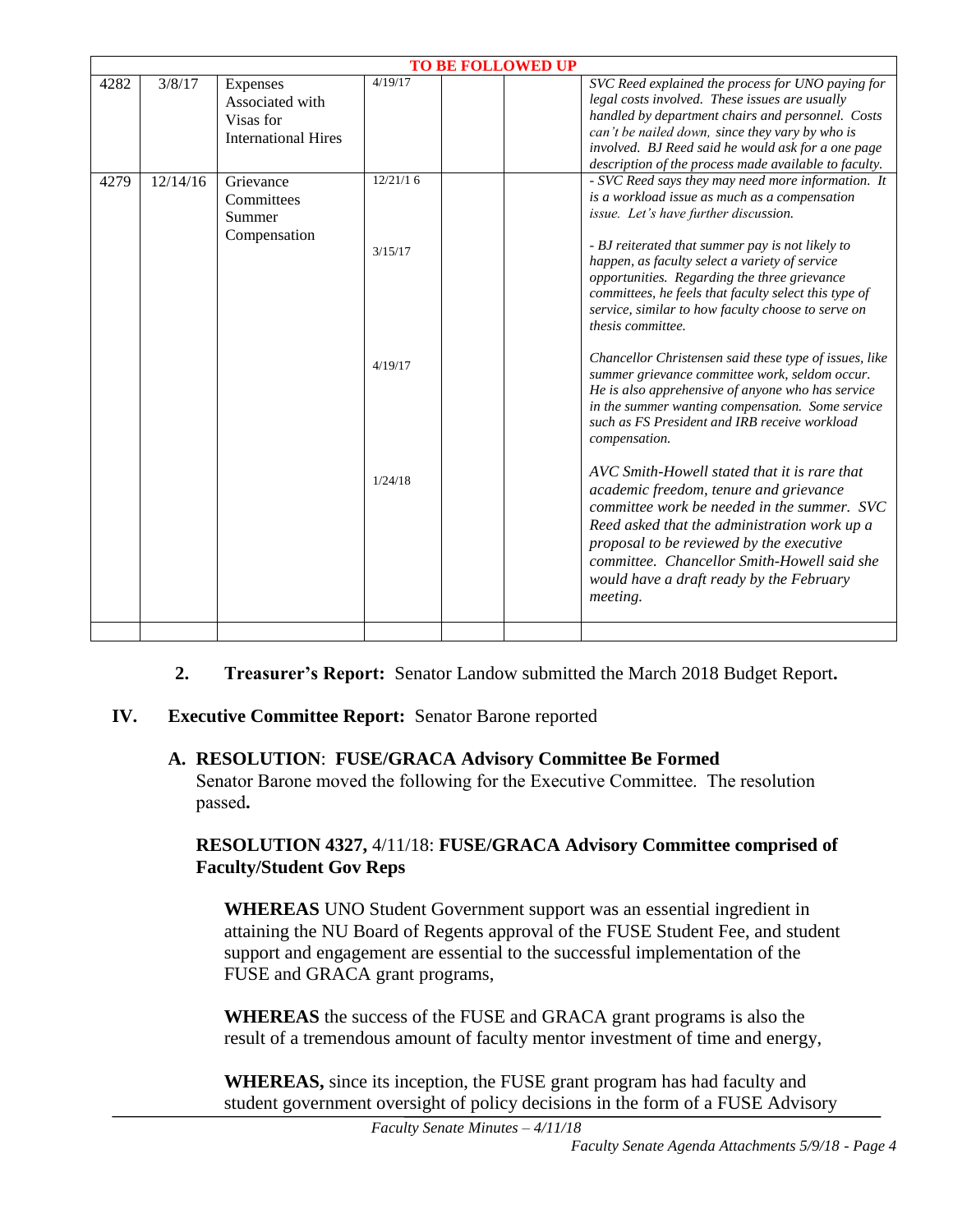Committee,

**THEREFORE BE IT RESOLVED** that a FUSE/GRACA Advisory Committee be formed, comprised of faculty and student stakeholders, prior to any decisions regarding the 2018/2019 implementations of these programs.

- **B. Canvas Retention & Completion Calendar:** Senator Grams reported that this is continuing to be worked on.
- **C. Revision of Front-End of Undergraduate & Graduate Catalogs and Possible Representation on Review Committee:** This is being worked on.

## **D. "Concur" or Travel:**

A new system for processing travel requests and expenses, Concur, will be implemented in Firefly this summer. Concerns heard from faculty about the entry of personal or financial information in this system were presented and addressed by the SAP helpdesk in an email to President Grams. No personal information need be left after using the system.

*(As of 4/11/18 this is still being worked on.)*

## **PENDING:**

#### **A. Dual Factor Authentication:** Senator Barone

## **B. UNO Website for documents and policies**

*At the 1/17/18 Faculty Senate meeting:* AVC Smith-Howell is in the process of finding a UNO web site repository for policy and other documents, in order to make them easier to find. President Grams wanted to start a conversation on this. *(1/17/18 The Senate agreed that this issue would stay with the EC&C.)*

**C. Facilities Use Plan, related to the new Freedom of Expression Policy** (*3/7/18):*

There was disappointment with the current draft policy in the amount of space where a demonstration could be held**.** 

*(On 4/11/18 it was reported that this has a 4/28/2018 deadline.)*

## **V. Standing Committee Reports**

**A. Committee on Academic and Curricular Affairs:** Senator Miller reported the Committee met March 28, 2018**.**

Present: Connie Schaffer, Stan Wileman, Burch Kealey and Holly Miller Excused Absence: Kelly MacArthur

Guests: Matt Tracy and Kelly Malone

The meeting started with introductions and then Matt talked about both UNO's Dual Enrollment program and Millard's Early College High School program. Printed support materials were shared with committee members. Here are some highlights from Matt's presentation:

\*The average number of credit hours completed by high school students in UNO's Dual Enrollment program is 15 or less. The cost for a UNO Dual Enrollment course is \$250.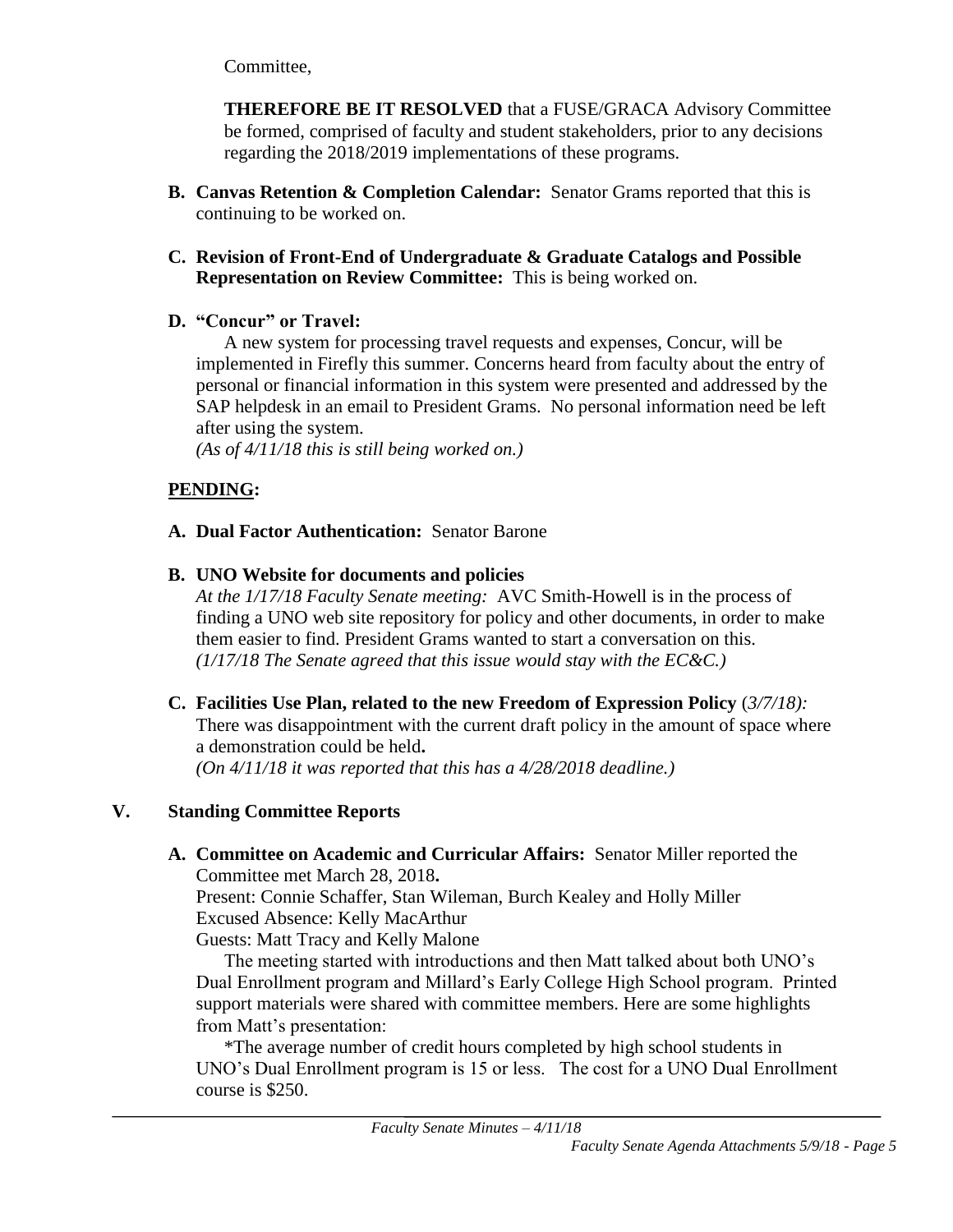\*Teachers in all Dual Enrollment program are required to have a Master's degree and 18 hours in the discipline they are teaching. The Higher Learning Commission has allowed a 5-year extension to meet this goal, so requirements must be met by Sept. 1, 2022.

\*Four years ago Millard Public Schools began a partnership with Metro Community College, to offer dual credit courses that fulfill the Associate of Liberal Arts and Academic Transfer degree (LATAA). This degree was developed by MCC and in the partnership with Millard Public Schools, it allows students to complete all their general education requirements before they earn a high school diploma. The degree can then be transferred to UNO where it will fulfill our general educations requirements according to the terms of an articulation agreement effective in 2013. There are currently 150 to 160 students in this program which is only offered at Millard South High School. Each course costs \$48 and half of that cost is paid for by the Millard Foundation, therefore families pay only \$24 per course. Members acknowledged the appeal of the Early College High School program to secondary students and their families. Other high schools are interested in this program.

Discussion followed. Committee members voiced the following concerns:

A key concern raised relates to the differences in the oversight the University of Nebraska at Omaha has over the content and rigor of Millard's Early College High School courses. With UNO's dual enrollment courses our faculty, departments and colleges have reviewed the syllabi, worked with the districts to establish the appropriate credentials of the high school teacher and offered support as needed. With Millard's Early College High School program, we have little involvement, as the route to UNO credit is through the presentation of a MCC transcript. We believe that it would be useful to try to identify those students arriving at UNO who have completed Millard's Early College High School program and monitor their performance. The committee believes UNO is likely interested in the process that MCC and Millard used to establish the selection of courses and the relationship between course grades in Millard and the granting of credit by MCC.

During the April A  $& CA$  committee meeting members will continue this discussion and determine if concerns should be shared with the Metro Omaha Educational Consortium.

A request was received from the UNO Ombuds team to remove the reference to an ombudsperson in the academic integrity policy and procedures. To address this concern committee members voted to advance the following resolution.

*Senator Miller moved the following resolution for the Committee. It passed.*

#### **RESOLUTION 4328,** 4/11/18**: Amend UNO Academic Integrity Policy**

**WHEREAS** the role of the Ombuds person as stated in the UNO academic integrity policy is inconsistent with Ombuds policies and procedures, therefore

**BE IT RESOLVED** that the University academic integrity policy, approved in May 2017, be amended by striking the words "or UNO Ombudsperson" from step two – mediation.

- **- - - - - - - - - - - - - - - -**

The final agenda item was to review of a draft document from student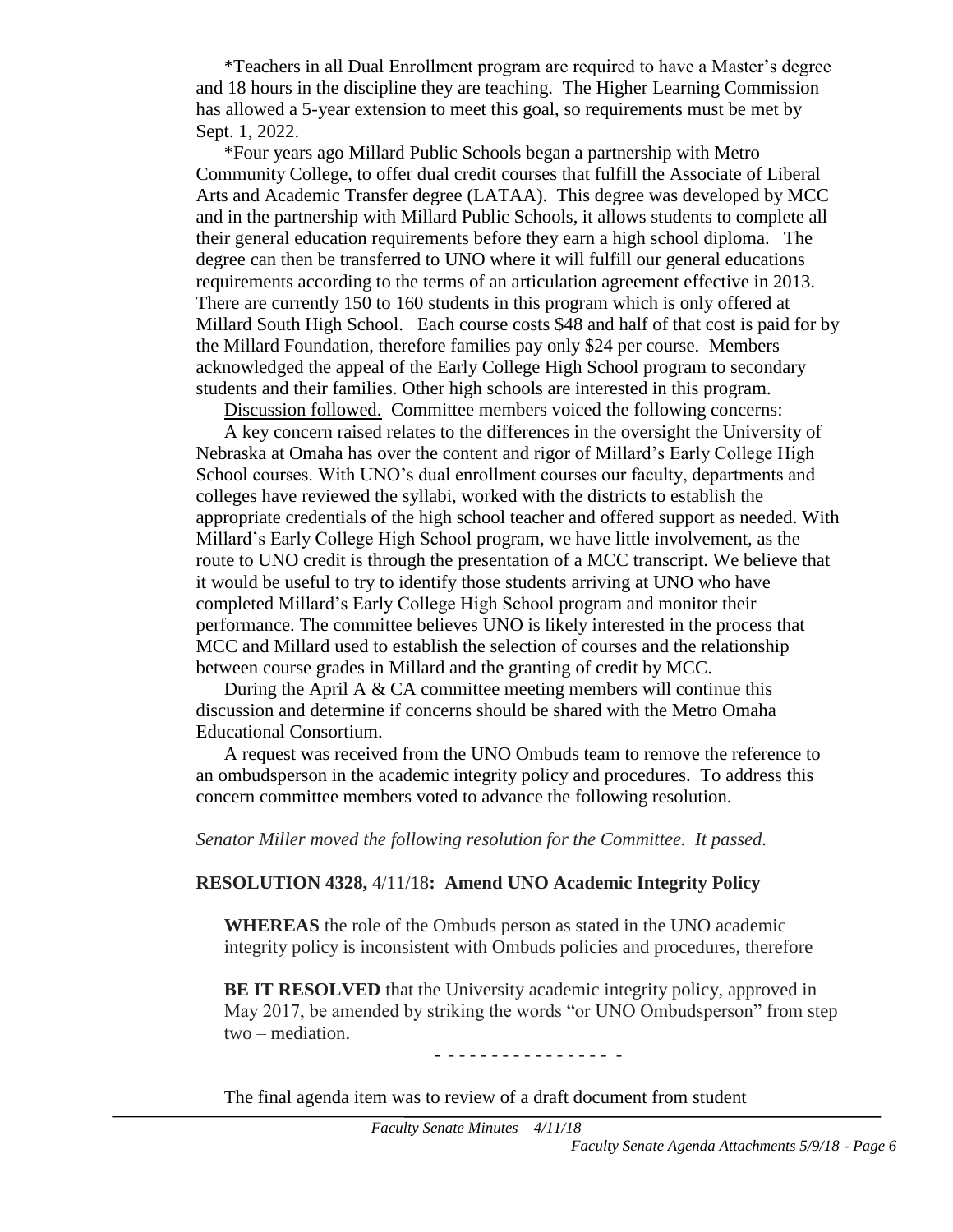government – Tips for Student Success. Committee members agreed to share their comments in a written format and Holly will compile the suggestions and forward them to Dr. Candice Batton in the coming weeks.

Several topics were discussed in the "*For the Good of the Order"* portion of the meeting.

## **PENDING:**

**1. UNO SGA Student Success recommendations** *(EC&C sent this to A&CA 1/7/18)*

*(The EC&C dismissed this issue 4/4/17.)*

## **2. Early College High School:** *(EC&C sent to A&CA 2/7/18)*

FYI: E-mail received 2/5/18 from Senator Adams:

*At Friday's English Department meeting, as we discussed Dual Enrollment and other issues, a new program in the Millard School District dominated much of our discussion and members of the department asked me to take this issue to Faculty Senate. In short, our department has concerns about the various impacts of a program called Early College High School* 

*<http://mshs.mpsomaha.org/academics/early-college-high-school> The program says high school students can earn an Associate degree from Metro and that those credits will fulfill the general education requirements at UNO. Members of my department are concerned about how this might threaten enrollments at UNO and about the quality of such a program (it seems, for example, that a 10th grade English course could satisfy the English 1150 writing requirement at UNO). I would like to put this on the EC&C agenda as a point of discussion to determine if faculty in colleges beyond Arts and Sciences are also concerned about such a program.*

B. **Committee on Educational Resources & Services:** Senator Robins reported the Committee met March 28, 2018 in Criss Library Faculty Conference Room. Attending: Senators Azad Azadmanesh, Marlina Davidson, Barbara Robins, Mark Schoenbeck, Andy Zhong. Senator Tej Adidam was absent.

First order of business was to select the Paul Beck scholarship winners. Senators present compiled the rankings made individually and after discussion made the following selections:

Graduate Awards:

Kelly Crook - \$1,000 Marijana Kitlaja - \$500 Undergraduate Awards:

Joshua Saddler - \$500 Megan Kahn - \$500

Senator Davidson reported on her inquiries into payroll deduction options as a means of supporting the Paul Beck scholarship. There does appear to be a possible mechanism which needs to be confirmed. She will report back at a future meeting.

New Business: As per the request from President Grams, Senator Robins shared some observations of the recent HLC faculty forums in which some faculty reported on their unit's technical support and quality of classroom design. Because these anecdotal reports suggest there may be disparities in the quality and degree of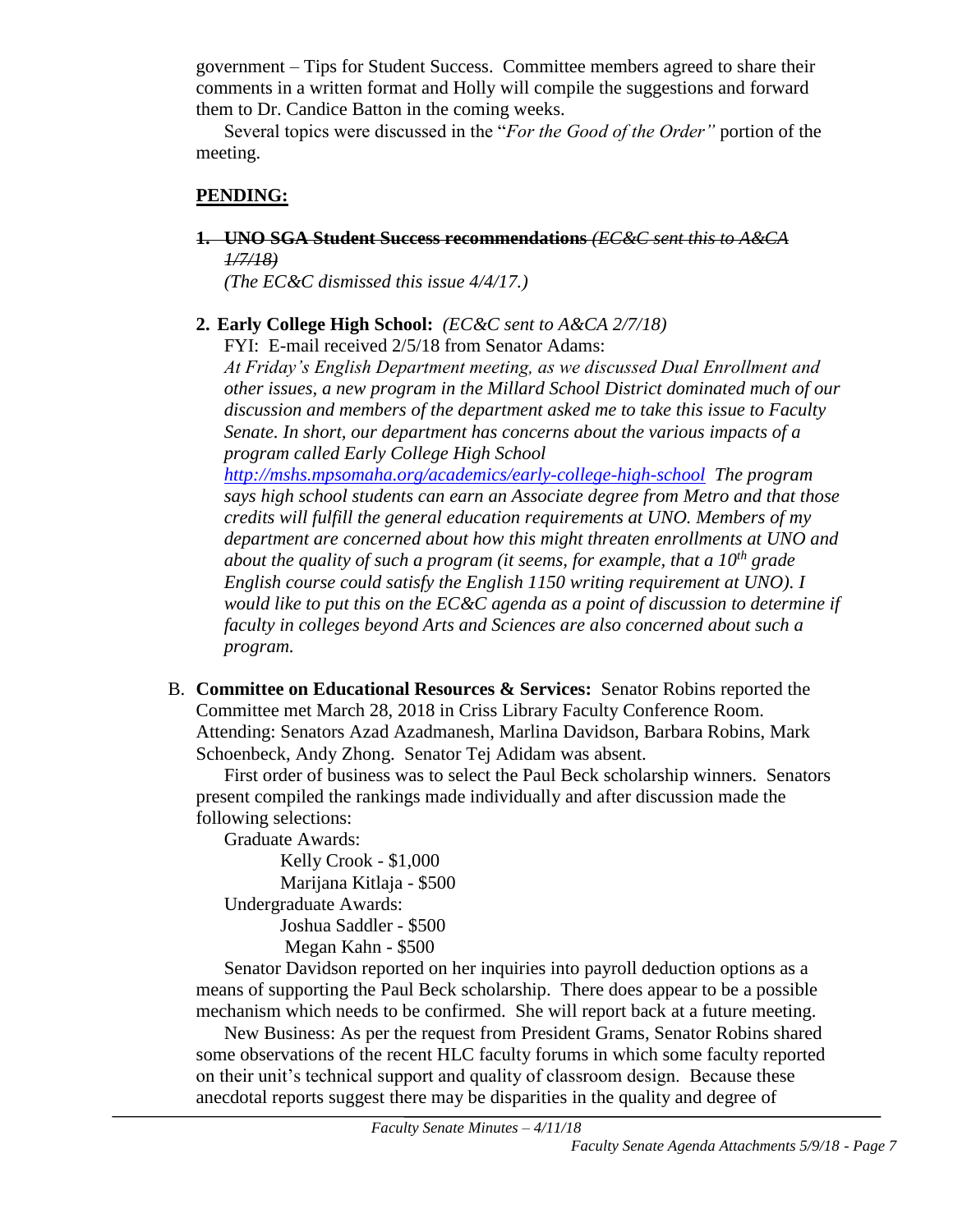availability of technical support as well as design issues that impact the accessibility or ergonomic use of the equipment provided, the ER  $& S$  committee will consider options for further investigation.

#### **PENDING:**

- **1. Request for Travel Authorization and Purchase of Travel.** *10/2017:* Senator Robins briefly reported on having located the source of the document used by UNO titled "Request for Travel Authorization and Purchase of Travel." At a future meeting we will discuss suggestions for additions to this document to assist faculty in identifying the need for and for purchasing travel insurance**.**  *(This item was removed 4/11/18 by the Faculty Senate.)*
- **2. Canvas:** When the transition away from Blackboard enter the final days during summer 2018, new issues could emerge as more faculty seek technical assistance. *(EC&C to ER&S 3/7/18)*
- **3. Payroll Deduction for Paul Beck Scholarship** *(2/7/18) (3/7/18):* a response from Debra Wilcox (UNO Controllers Office) regarding the possibility that faculty could submit a payroll deduction that would serve as a monthly gift to the Beck scholarship fund. Senator Davidson has agreed to follow-up.
- **4. Accessibility to Classroom IT Equipment** *(3/7/18):* EC&C sent this item was to the ER&S Committee.
- **C. Committee on Faculty Personnel & Welfare:** Senator Elder reported the Committee met March 28, 2018.

Present: Marshall Prisbell, John Noble, Dale Tiller, Griff Elder Absent (excused): Amber Rogers, Pauline Brennan

Guests: Gina Toman, Michele Desmarais, Joy Chao, Roma Subramanian

The meeting was in response to last year's Resolution 4282. We had asked Gina Toman (Faculty Human Resources Officer and Asst to the Senior Vice Chancellor) to come and share with the committee the details of the process that international faculty go through to obtain visa's for their continued work at UNO.

We invited Michele Desmarais, Joy Chao, and Roma Subramanian, because each had their own personal experience with the visa process to share. Their input helped us clarify matters and focus on the central issues.

Gina explained how her office will be the central clearinghouse for queries on these and related matters. We discussed a document that Dan Rock has produced for FP&W last year. Gina shared a recent document produced by Academic Affairs that clarifies the internal process at UNO and included much of the information that was in Dan Rock's document.

The committee then spent much time discussing the fact that there is no single policy regarding the fees for the I-140 and the I-485. Apparently, many departments cover these fees, but not all.

The committee felt that there should be a uniform policy, and furthermore, whether the applicant must cover these fees should not be left up to a negotiation during the hiring process between the applicant and their Dean. UNO should pay these fees regardless of the department hiring.

We asked Gina to ask that Academic Affairs have a discussion on this issue. If there are good reasons why certain departments should not pay these fees, we would like to know the names of the departments and know the reasons. Reporting on other items: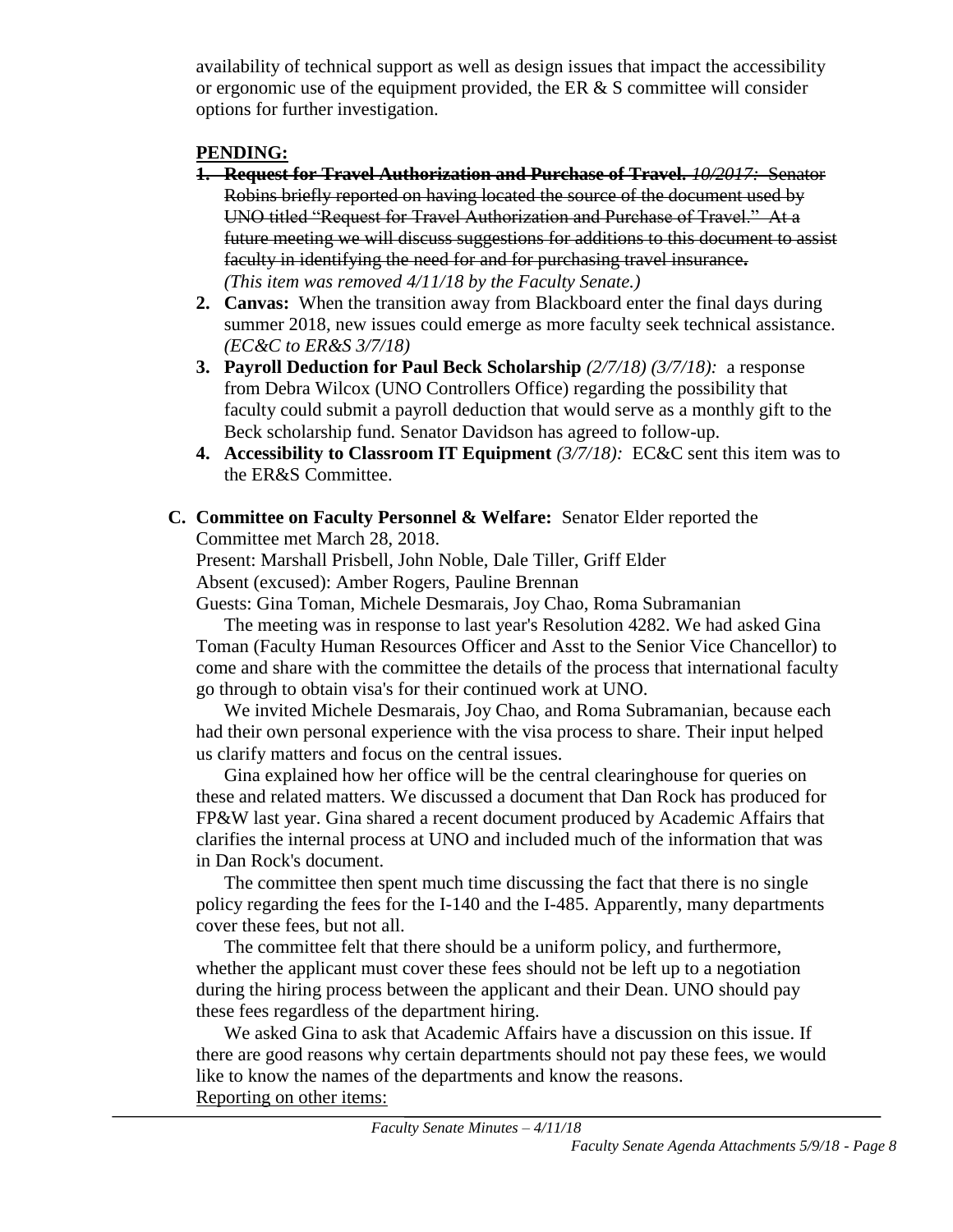In response to Resolution 4319, the Parking Advisory Committee met on February 15 and voted to change its name to the "Transportation and Parking Advisory Committee".

New Charter: "The University Transportation and Parking Advisory Committee shall be responsible for advising and assisting the Parking and Transit Manager in reviewing and recommending policies relative to all transportation and parking situations on the UNO Campus. The areas of review and recommendation will encompass all aspects of getting to, from and around campus and all UNO parking rules and recommendations."

**D. Committee on Goals and Directions:** Senator Arbelaez reported the Committee met March 28, 2018.

Present: Bradley Bereitschaft, Richard Stacey, Daniel Hawkins, and Maria Arbelaez Excused: Christopher Kelly and Hamid Sharif-Kashani

- 1. We met and discussed our only pending matter related to our role with Facilities Planning and Faculty Representation. We have asked for pertinent information. The Chair of that Department is out of town until mid-April. After that date, we should be able to obtain the information.
- 2. The next academic year 2018-2019, Bradley Bereitschaft has volunteered to preside over the committee.

## **Pending:**

- **1. Facilities Planning and Faculty Representation** (Specifically, which Facilities Planning Committee would be the best on which to have faculty representation before plans are made, not just reported?) *(Sent to G&D 2/10/16) (3/4/18 Info: Senator Bereitschaft is checking on this.)*
- **E. Professional Development:** Senator Adams reported the Committee met on March 28th. Senators Adams, Winter, Cast-Brede, Feng, Nordman, and Boron were present**.** The committee met to discuss results from our survey of deans regarding Faculty Development Fellowship application/awards processes and criteria. The survey results answered some of our questions and clarified some anecdotal "myths"—for example, the deans make clear that faculty cannot receive a full year FDF with full pay (Question #10, see attached Report) (agenda attachment – pgs. 33-45 ). The survey suggests that nearly all applications for FDF that are received are awarded (Ouestions  $#5 \& #7$ ). However, the survey raises three issues that the PD Committee would ask the Faculty Senate executive committee to follow up with at the next EC&A.
	- 1. Deans indicate that information about the FDF application process is distributed primarily via Department Chairs and email (Question 9); it concerns us that this key information is not readily available somewhere stable where faculty can access it regularly without relying on chairs or waiting for email that may or may not come well enough in advance of deadlines for FDF applications
	- 2. Deans indicate that written criteria for ranking FDF applications (Question 3) are located either in department guidelines or in some "other" location; our concern is that these criteria—required by Board of Regents policy—are not actually available to faculty. We would ask our administration to help make these criteria (whatever rubric or logic is used to sort/rank applications) visible in each college.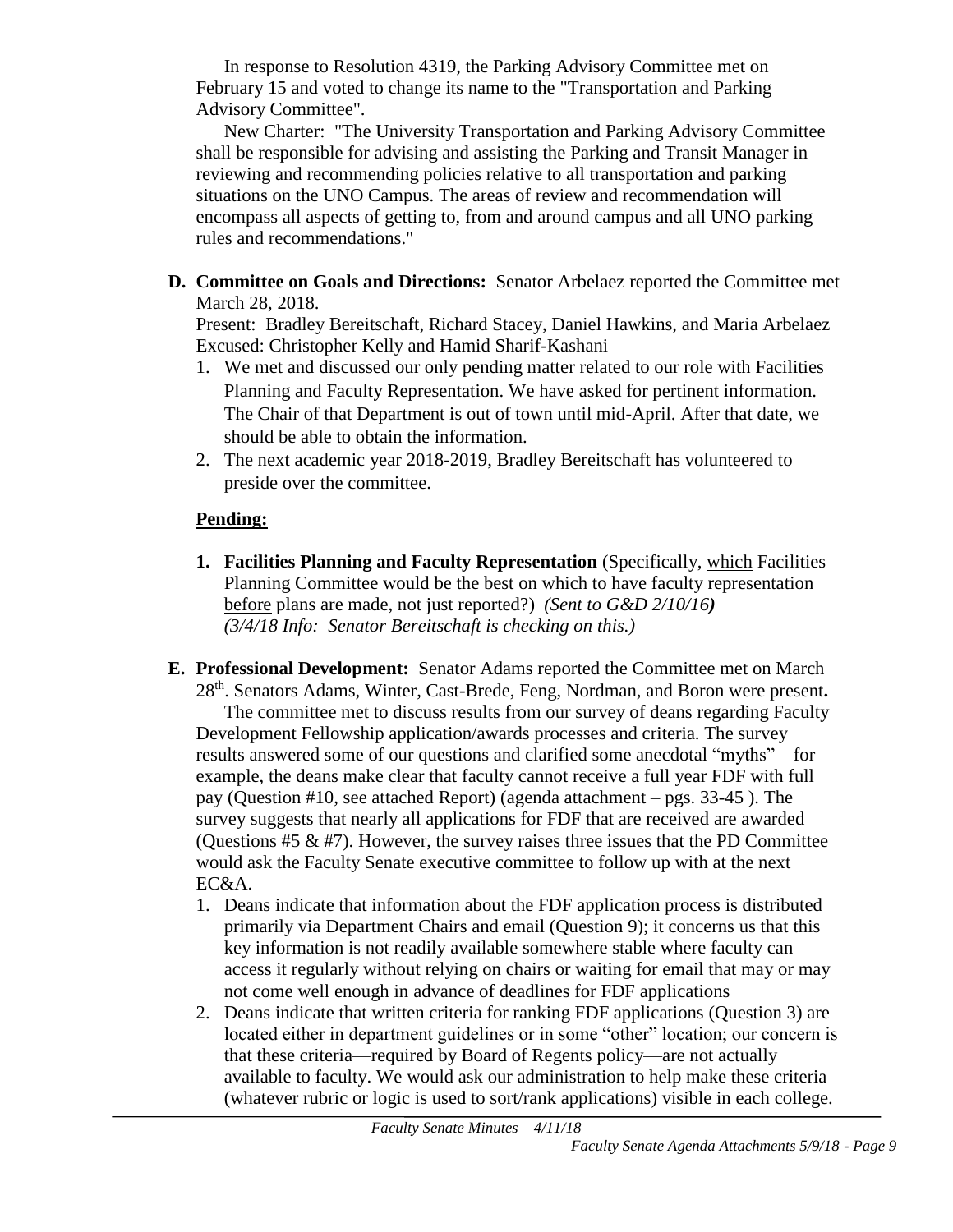3. Deans indicated that they are not all that familiar with the earning restrictions for faculty on FDF (Question 13); our committee would ask administration for help educating Deans in this regard.

 The PD Committee agree to share survey results with the senate executive committee and if there are no objections from that committee, for those results (attached) to be shared with the full senate.

(A*t the 4/4/18 EC&C meeting Senator Adams was invited to present the results of the survey at the next EC&A meeting.)* 

The committee briefly discussed upcoming meetings and the need for members who will return in the fall to consider serving as Chair/Vice Chair, since both positions are currently occupied by senators whose senate terms expire this year (Adams/Nordman).

## **PENDING:**

- **1. Faculty Professional Development Leave policies/procedures:**  *(1/10/18: The PD committee is waiting for deans to complete a survey to actually gauge faculty's understanding of FPD leave policies and procedures.)*
- **F. Committee on Rules:** Senator Nash reported the Committee met at the Criss Library on March 28, 2018**.**

*Present:* Paul Landow, Bob Nash, Kathy Peterson, Troy Romero. *Absent:* Jeremy Johnson (excused), Wei Rowe (excused). *Guests:* Sue Bishop, Chris Kelly.

131 "Committee Service Preference" forms were received for the 2018-2019 academic year.

Preliminary assignments were made for university committees and Faculty Senate standing committees. During the month of April, the Rules Committee will be confirming and finalizing committee appointments to be approved at the May meeting of the Faculty Senate.

## **VI. Ad hoc Committees**

**A. Ad hoc UNO-UNMC Faculty-to-Faculty Communication and Collaboration Committee:** Next meeting April 30, 2018

## **VII. Non-Senate Committee Reports**

**1. Transportation & Parking Advisory Committee** met February 15, 2018. **Present:** Kim Harter, Angela Eikenberry, Steven Torres, Marshall Prisbell, Katrina Kroeze, Vanessa Rath, Erin Safely, Stan Schleifer **Not Present:** Jim Sinclair, Deb Brozak, Chandra Gustafson, Rhys Hansen **Minutes from January 2018 were approved.**

**Committee Name and Charter Change –** The faculty senate passed a resolution to rename the Parking Advisory Committee to more adequately meet the needs of our growing campus community, and in recognition of this new focus, it was recommended that the committee be renamed to: Transportation and Parking Advisory Committee.

The PAC discussed this further and we feel that the name PARKING should be in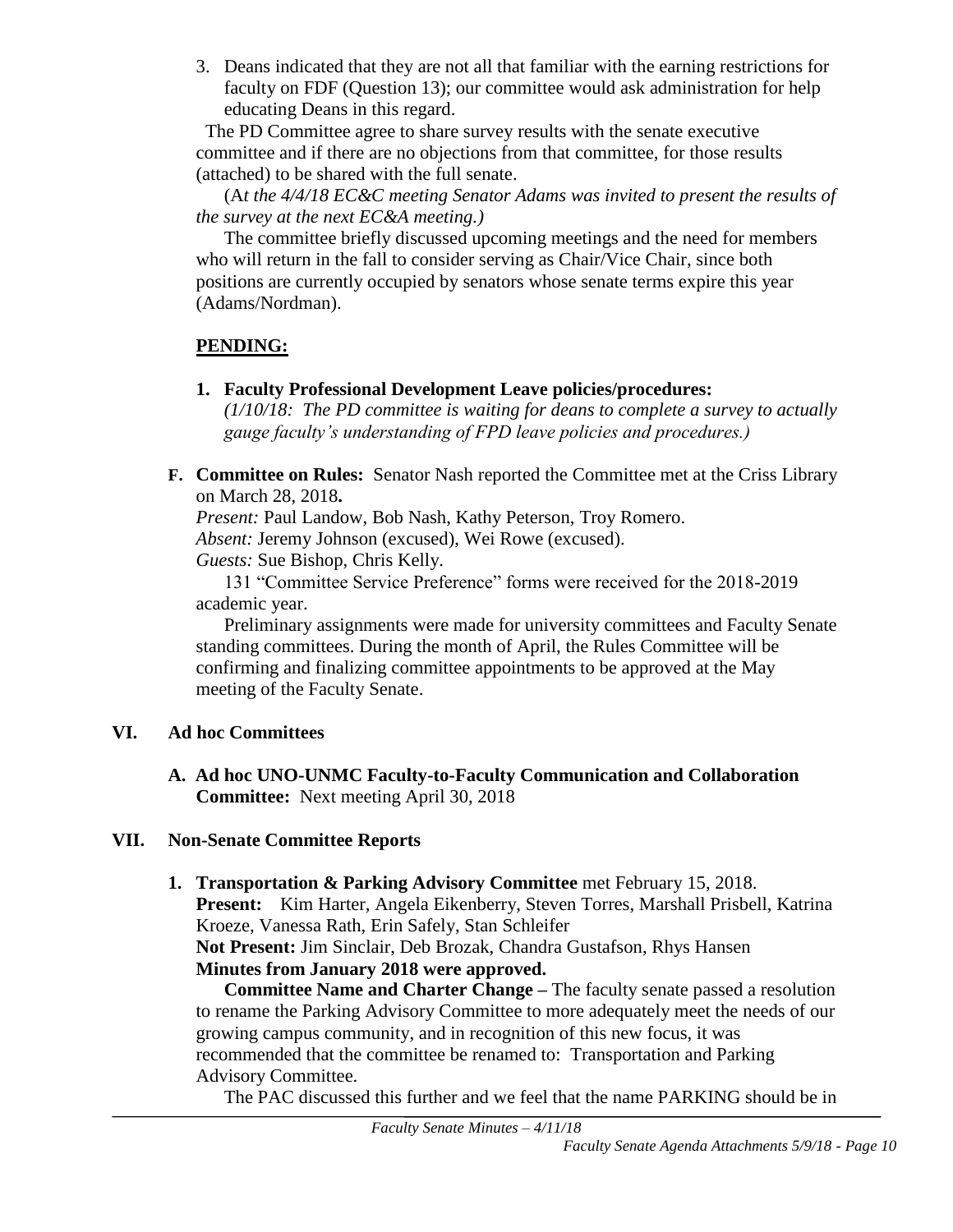the title. The reason is that whenever anyone has a question or concern about anything related to Parking, they go to the Parking Services web page and Parking is the main focus of this page. Transportation is more inclusive in all modes of getting around beyond just parking a car, and Parking is a key part of transportation. The Parking Services web page also provides information on shuttles, transportation and other services.

The committee's recommended name and charter change is below.

# **Transportation and Parking Advisory Committee**

**Charge**: The University Transportation and Parking Advisory Committee shall be responsible for advising and assisting the Parking and Transit Manager in reviewing and recommending policies relative to all transportation and parking situations on the UNO Campus. The areas of review and recommendation will encompass all aspects of getting to, from and around campus and all UNO parking rules and recommendations.

## **Fall Updates -**

- **a. Permit and Student Fees for 2018-2019 –** Parking Services has recommended that there be no increase in fees or permits for 2018-2019.
- **b. E-citation update –** Parking services has been testing paperless violations and is still working with a vendor to improve operational communication. The goal is to have this in place for fall 2018. Communication will go out in the spring and throughout the summer to make staff, faculty  $&$  students aware that they will receive parking violations via email. They will have 30 days to respond. Visitors will still receive paper violations.
- **c. Garage Restrictions –** Currently those parking in the east and west garages on Dodge campus are allowed to only park in their purchased garage or park in the surface lots on Scott Campus. And those with a permit to park in the Pacific Street Garage an only allowed to park in the West Garage on Dodge Campus. A change was proposed so that those with East and West garage permits on Dodge campus can only park in the Pacific Street Garage at Scott campus and those with a Pacific Street garage permit will still only park in the West Garage. This was voted on and passed unanimously. This proposal will become effective August 20,2018
- **d. Volunteer Permits –** Volunteer permits were implemented 5 years ago with a high volume of sales. Currently volunteers pay \$30 for a permit and sales of volunteer permits have dropped significantly. Most volunteers are using garage codes or department purchased visitor permits. A proposal was provided to eliminate the volunteer permits and allow departments to provide their volunteers with garage codes (charged to the department). This was voted on and passed unanimously. This proposal will become effective August 20, 2018.
- **e. Nuisance Violators –** Parking Services is working with student conduct team and Student Accounts/Cashiering regarding students with 10 or more violations. Currently those with 10+ violations are notified via email 2x per month and asked to take care of their debt. If they do not address with Student Accounts, their car will be eligible to be towed. If towed, they will receive a \$200 tow fee in addition to the amount due for their tickets. Another option would be to boot their vehicles, but booting does seem to cause more frustration and aggression. This could be dangerous for parking field staff. A proposal was provided to change this process to put people on the nuisance violators list after 5 tickets. This new regulation will be added to the Parking Services website. This was voted on and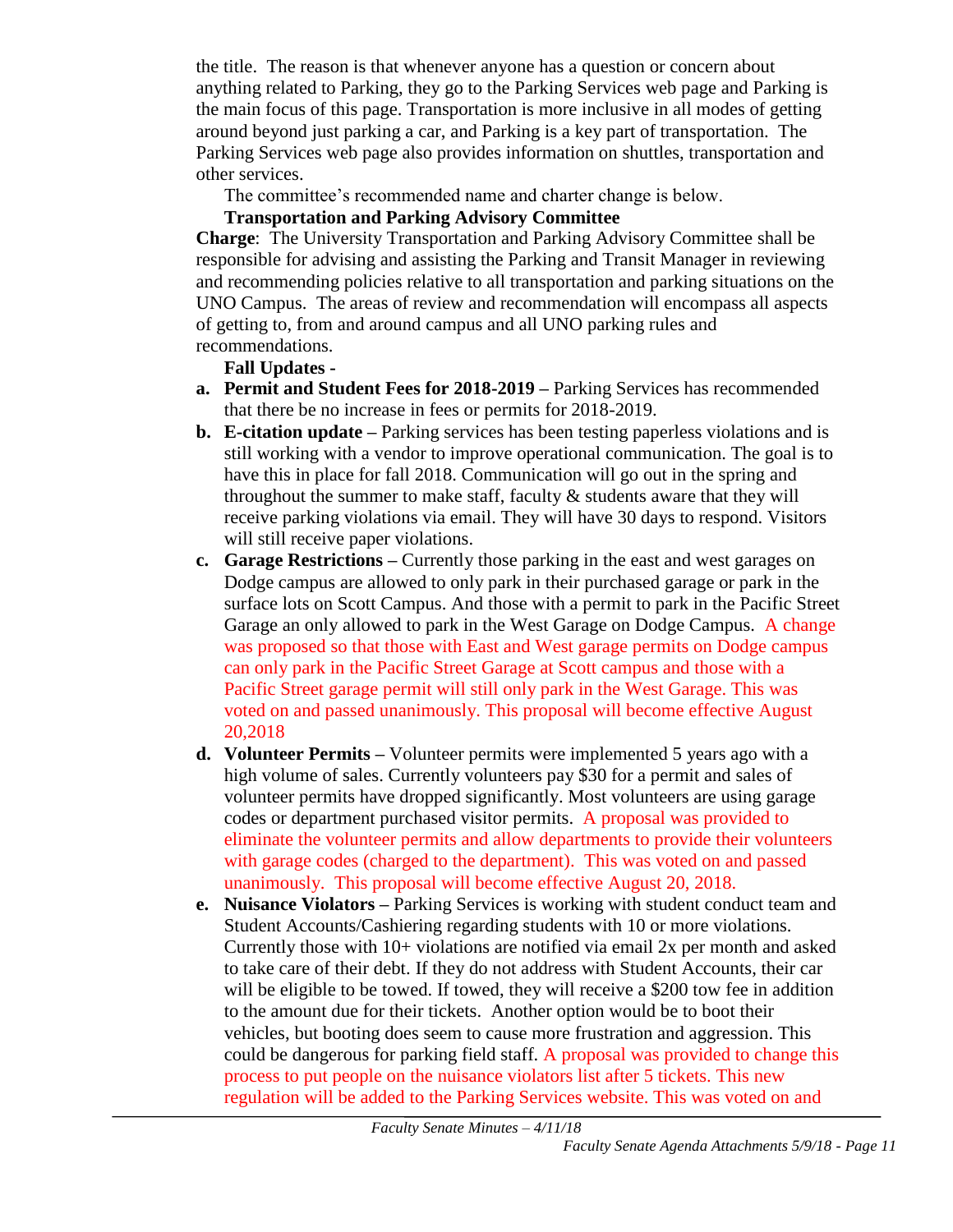passed unanimously.

**f. Lot 26 Reminder –** As a reminder, Shuttle service to/from Lot 26 will end April 27. There has been ongoing communication about this change via signage and social media, and those that currently use this service should be well aware of the change.

#### **Questions/Announcements/Discussion**

It was discussed that the Strauss Performing Arts staff would like more input on the availability and use of the CEC lot. It was recommended that they speak directly with BJ Reed regarding their concerns.

There has been congestion along University Drive East when classes get out. Campus Public Safety is aware and is currently helping.

UNO people are still parking in FDR lot and this continues to be an issue. Parking Services has offered to help.

#### **IX. New Business**

#### **A. Sculpture Lab**

Senator Stacy reported that during a safety tour of parts of the UNO Campus he found out that the air handler in the Sculpture Lab is dangerously outdated. The ventilation is inadequate, the dust grabbers are inadequate. This could easily cause explosions, fires, and/or health problems. It was suggested that this be sent to the FP&W committee. It was also suggested that the new CFAM Dean be notified.

#### **B. Length of Time for Final Exams**

Senator Wileman reported that he could find nothing documenting the length of time for Final Exams. He wondered if the length is listed anywhere, and, if so, how to make it easier to find? If not, how can this be fixed? Can the Registrar publish this somewhere?

Senator Wileman moved, and Senator Stacy seconded a motion to move this to the A&CA Committee.

## **C. Creation of an Easily Found List of What Retiring Faculty Need to Know**

As Senator Wileman is soon to retire, he has discovered that there does not seem to be a "laundry list" of things retiring faculty should know, such as advice for returning keys, etc.

Senator Wileman moved, and Senator Stacy seconded a motion to move this to the P.D. Committee.

## **D. Student Evaluations (Has question been added?)**

As contained in **RESOLUTION 4314,** 11/8/17**: Include in ACE a Question Regarding Timely Feedback for Students, Senator** Kealey asked if the question been added to the Evaluation Form? And also, can the form be put on the web somewhere so questions can be seen?

Senator Grams will check to see if the information is available. If it is not, she will request it to be readily accessible.

#### **E. Handling of Aggressive Behavior in Classrooms**

Senator Schoenbeck reported increasing instances of aggressive behavior in classrooms by students who have accommodations. There is greater interaction